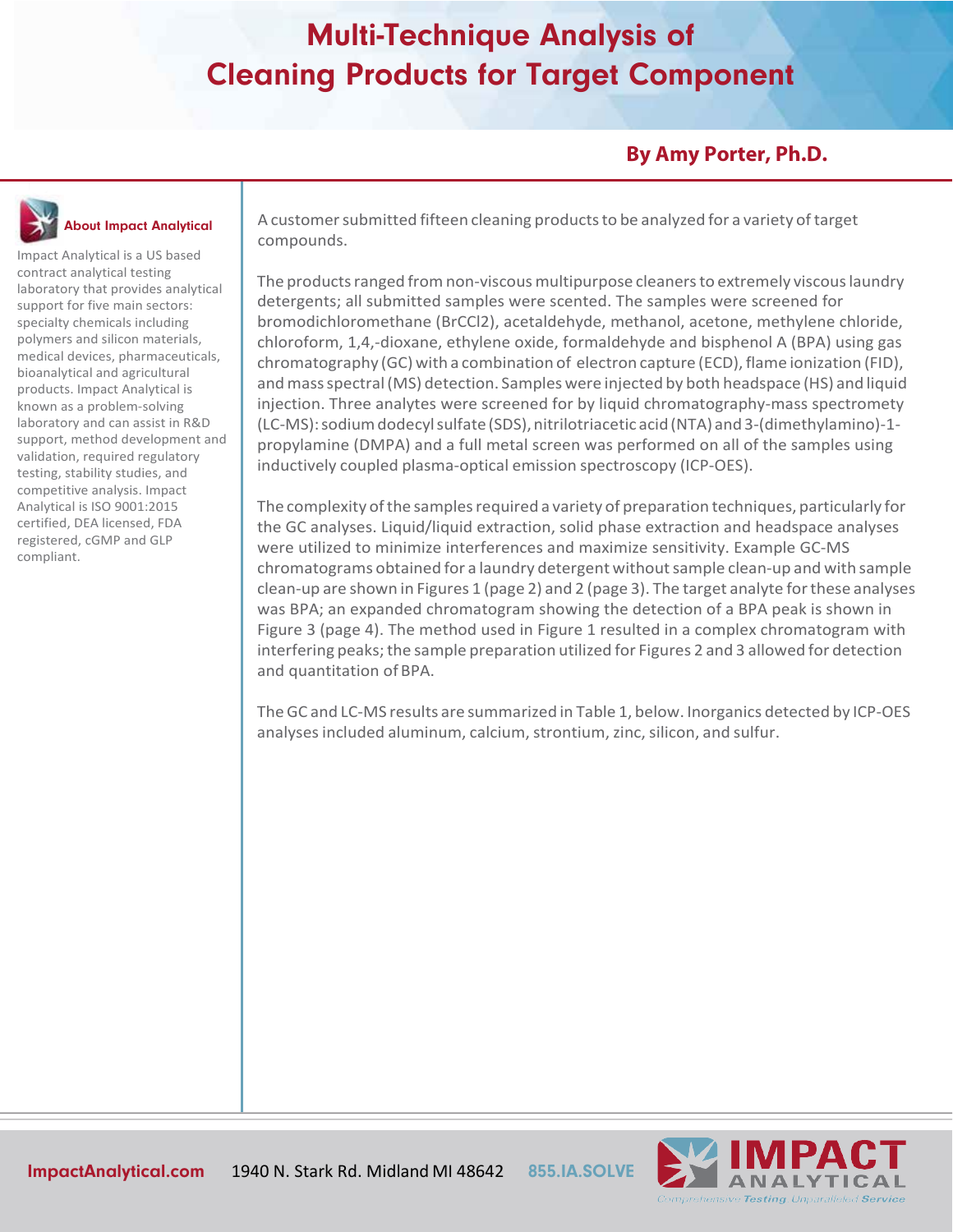#### **By Amy Porter, Ph.D.**

| Sample                | <b>BrCCI</b> | Acetaldehyde | Methanol | Acetone        | Methylene Chloride                                                                                                                                          | Chioroform | 1, 4-Dioxane | <b>Ethylene Oxide</b> | Formaldehyde                                                                        | <b>BPA</b> | <b>SLS</b> | <b>NTA</b> | <b>DMPA</b> |
|-----------------------|--------------|--------------|----------|----------------|-------------------------------------------------------------------------------------------------------------------------------------------------------------|------------|--------------|-----------------------|-------------------------------------------------------------------------------------|------------|------------|------------|-------------|
| Laundry Detergent     | <b>ND</b>    | 20           | 1254     | ND.            | <b>ND</b>                                                                                                                                                   | <b>ND</b>  | <b>ND</b>    | ND.                   | <b>ND</b>                                                                           | <1ppm      | <b>ND</b>  | <b>ND</b>  | <b>ND</b>   |
| Laundry Detergent     | ND.          | 59           | 1603     | ND.            | ND.                                                                                                                                                         | ND.        | ND:          | ND:                   | ND.                                                                                 | ND.        | <b>ND</b>  | <b>ND</b>  | ND.         |
| Dish Soap             | <1ppm        | з            |          | $\overline{4}$ | <b>ND</b>                                                                                                                                                   | ND.        | ND.          | ND <sup></sup>        | з                                                                                   | <1ppm      | $>>1$ ppm  | <b>ND</b>  | ND.         |
| Dish Soap             | <1ppm        | 5            | 5        | 7              | <b>ND</b>                                                                                                                                                   | $<$ 1 ppm  | ND.          | ND                    | 7                                                                                   | ND.        | $>>1$ ppm  | <b>ND</b>  | ND          |
| Hand Soap             | <1ppm        | 4            | 47       | 5              | <b>ND</b>                                                                                                                                                   | <b>ND</b>  | <1ppm        | ND.                   | $<$ LOD                                                                             | <b>ND</b>  | <b>ND</b>  | <b>ND</b>  | ND.         |
| Multi-Surface Cleaner | <1ppm        |              | 15       | <b>ND</b>      | <tppm< td=""><td>ND.</td><td><b>ND</b></td><td>ND.</td><td><lod< td=""><td>&lt;1ppm</td><td><b>ND</b></td><td><b>ND</b></td><td>ND</td></lod<></td></tppm<> | ND.        | <b>ND</b>    | ND.                   | <lod< td=""><td>&lt;1ppm</td><td><b>ND</b></td><td><b>ND</b></td><td>ND</td></lod<> | <1ppm      | <b>ND</b>  | <b>ND</b>  | ND          |
| Multi-Surface Cleaner | <1ppm        | 4            | 18       | <b>ND</b>      | <1ppm                                                                                                                                                       | <b>ND</b>  | <b>ND</b>    | ND                    | cLOD                                                                                | <1ppm      | <b>ND</b>  | <b>ND</b>  | ND.         |
| Surface Cleaner       | ND.          | 14           | 35       | <b>ND</b>      | <1ppm                                                                                                                                                       | <b>ND</b>  | ND.          | ND.                   | <b>ND</b>                                                                           | <b>ND</b>  | <b>ND</b>  | <b>ND</b>  | ND.         |
| Hand Wash             | <1ppm        | 8            | 76       | ND.            | ND.                                                                                                                                                         | ND.        | <b>ND</b>    | ND.                   | $<$ LOD                                                                             | ND         | >>1ppm     | <b>ND</b>  | ND.         |
| Laundry Detergent     | <1ppm        | 69           | 69       | ND.            | <1ppm                                                                                                                                                       | т          | ND.          | ND.                   | ND                                                                                  | ND.        | $>>1$ ppm  | ND.        | ND          |
| Dish Soap             | <1ppm        | 18           | 10       | ND.            | <b>ND</b>                                                                                                                                                   | ND.        | <b>ND</b>    | ND.                   | 12                                                                                  | ND.        | $>>1$ ppm  | <b>ND</b>  | ND.         |
| Hand Soap             | <1ppm        |              | ND.      | ND             | <b>ND</b>                                                                                                                                                   | <1ppm      | <b>ND</b>    | ND                    | 5                                                                                   | <b>ND</b>  | >>1ppm     | <b>ND</b>  | ND          |
| Laundry Detergent     | <1ppm        | 3            |          | <b>ND</b>      | ND.                                                                                                                                                         | <b>ND</b>  | <b>ND</b>    | ND                    | <b>ND</b>                                                                           | <b>ND</b>  | $>>1$ ppm  | <b>ND</b>  | ND.         |
| All-Purpose Cleaner   | ND.          | <1ppm        | <1ppm    | ND.            | <b>ND</b>                                                                                                                                                   | ND.        | <b>ND</b>    | ND.                   | ND.                                                                                 | <1ppm      | <b>ND</b>  | <b>ND</b>  | ND          |
| Hand Wash             | <1ppm        | 11           | <1ppm    | <b>ND</b>      | ND.                                                                                                                                                         | ND.        | <1ppm        | ND.                   | cLOD                                                                                | $<1$ ppm   | $>>1$ ppm  | <b>ND</b>  | ND.         |

 $ND = Not$  Detected

*Table 1. Inorganics detected by ICP-OES analyses included aluminum, calcium, strontium, zinc, silicon, and sulfur.*

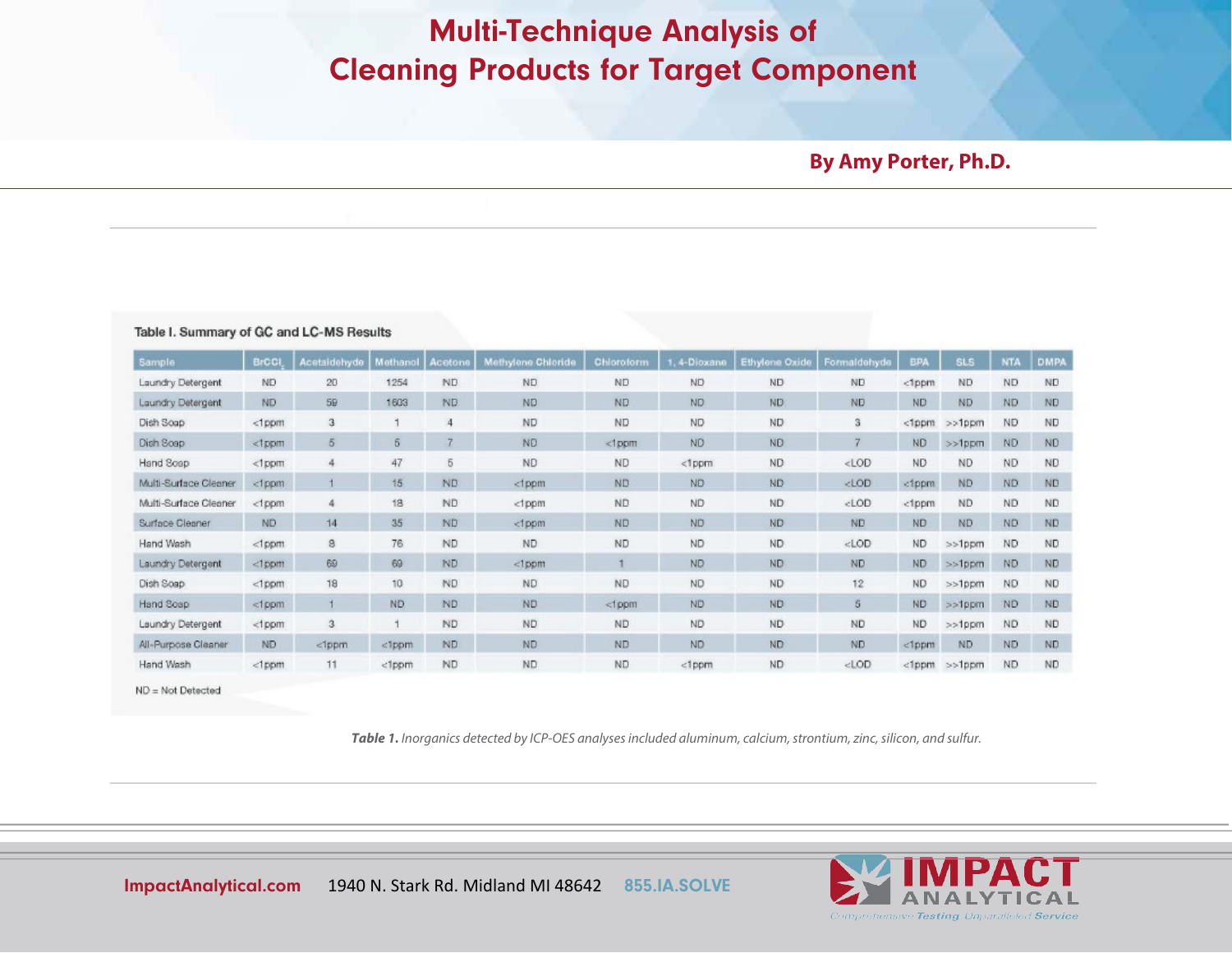**By Amy Porter, Ph.D.**



*Figure 1. GC-MS chromatogram obtained for a laundry detergent with no sample clean-up step.*

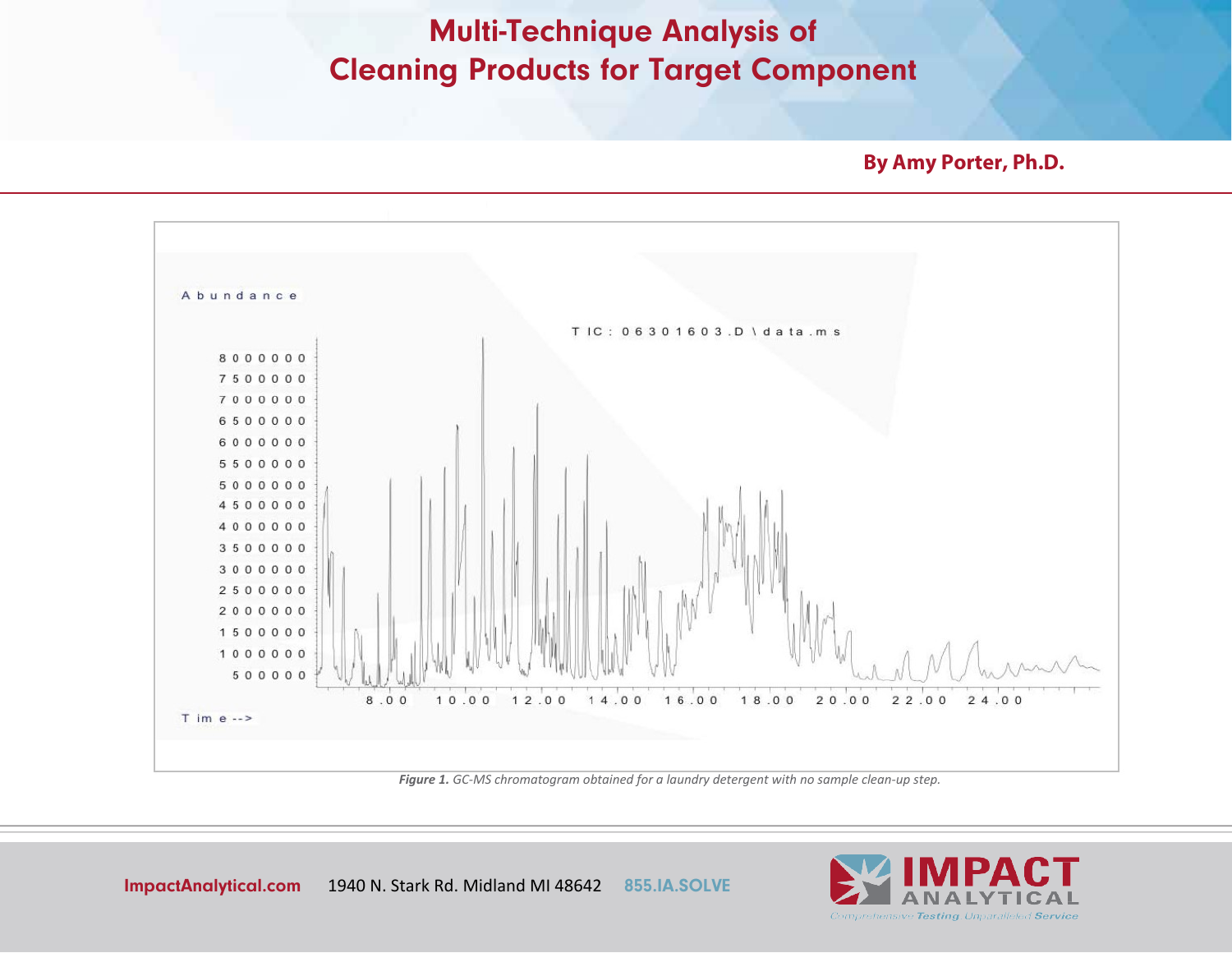**By Amy Porter, Ph.D.**



*Figure 2. GC-MS chromatogram obtained for a laundry detergent with a sample clean-up step.*

ImpactAnalytical.com 1940 N. Stark Rd. Midland MI 48642 855.IA.SOLVE